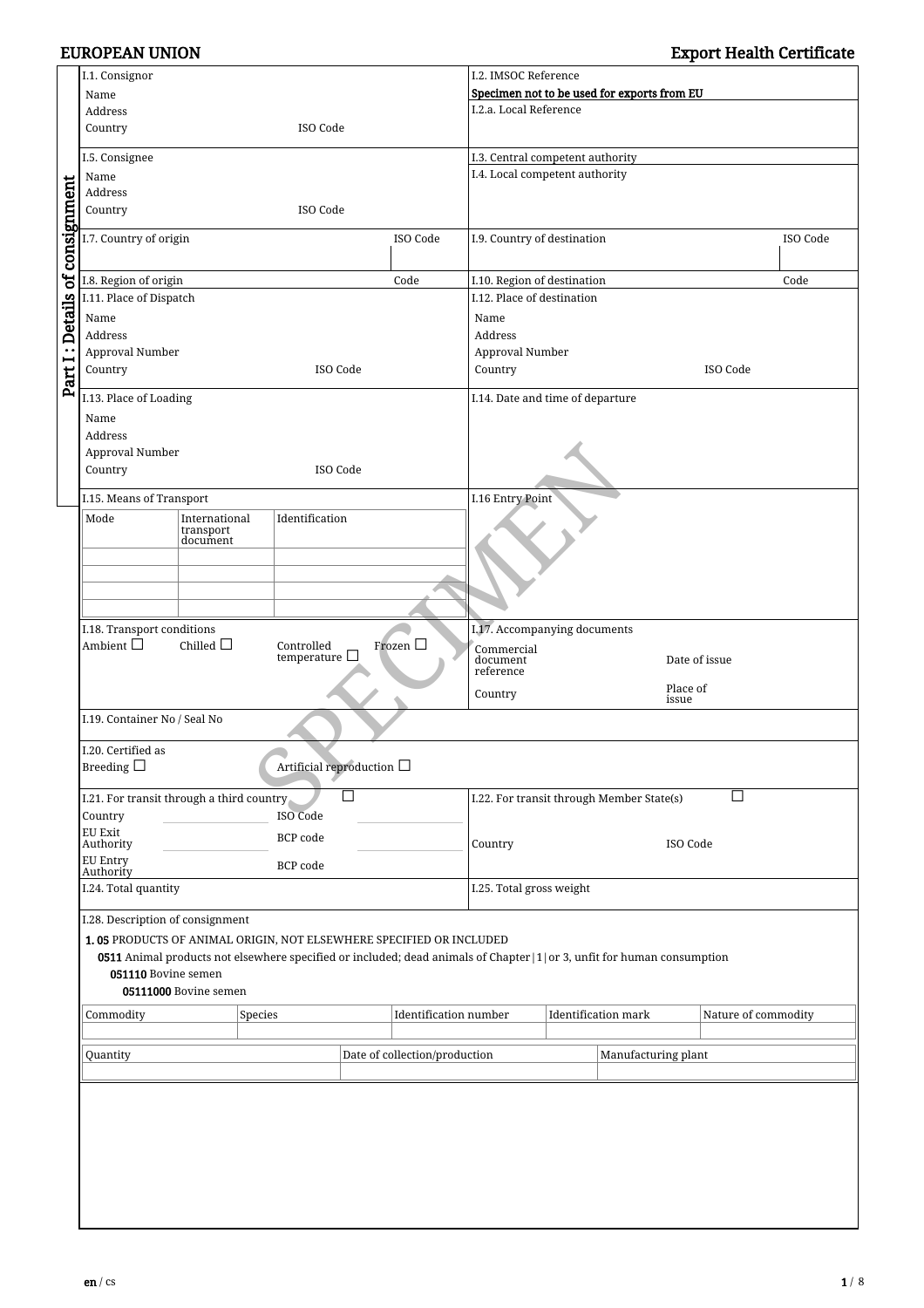## EUROPEAN UNION (NZ) Bovine semen (v.2)

|                                                                                                                                                                                                   | II. Health information                                                                                                                                                                                                                                                                                                                                                 |                         |                                                                                                                                                                                                                                                                             |                                                           |                                                                                                                                                                                                                                                                                                                                                                        |  |  |  |  |
|---------------------------------------------------------------------------------------------------------------------------------------------------------------------------------------------------|------------------------------------------------------------------------------------------------------------------------------------------------------------------------------------------------------------------------------------------------------------------------------------------------------------------------------------------------------------------------|-------------------------|-----------------------------------------------------------------------------------------------------------------------------------------------------------------------------------------------------------------------------------------------------------------------------|-----------------------------------------------------------|------------------------------------------------------------------------------------------------------------------------------------------------------------------------------------------------------------------------------------------------------------------------------------------------------------------------------------------------------------------------|--|--|--|--|
|                                                                                                                                                                                                   |                                                                                                                                                                                                                                                                                                                                                                        |                         |                                                                                                                                                                                                                                                                             |                                                           | I, the undersigned, official veterinarian of _____________(Member State of the EU) certify that:                                                                                                                                                                                                                                                                       |  |  |  |  |
|                                                                                                                                                                                                   |                                                                                                                                                                                                                                                                                                                                                                        |                         |                                                                                                                                                                                                                                                                             | last amended, specifically, in accordance with:           | The live animal(s) or animal product(s) herein described, complies/y with the relevant European Union standards<br>and requirements which have been recognised as equivalent to the New Zealand standards and requirements as<br>prescribed in the European Union/New Zealand Agreement on sanitary measures (Council Decision 97/132/EC) as                           |  |  |  |  |
|                                                                                                                                                                                                   |                                                                                                                                                                                                                                                                                                                                                                        | (Animal Health Law)     |                                                                                                                                                                                                                                                                             |                                                           | Regulation (EU) 2016/429 of the European Parliament and of the Council of 9 March 2016 on<br>transmissible animal diseases and amending and repealing certain acts in the area of animal health                                                                                                                                                                        |  |  |  |  |
| Part II: Certification                                                                                                                                                                            | Commission Delegated Regulation (EU) 2020/686 of 17 December 2019 supplementing Regulation (EU)<br>2016/429 of the European Parliament and of the Council as regards the approval of germinal product<br>establishments and the traceability and animal health requirements for movements within the Union of<br>germinal products of certain kept terrestrial animals |                         |                                                                                                                                                                                                                                                                             |                                                           |                                                                                                                                                                                                                                                                                                                                                                        |  |  |  |  |
|                                                                                                                                                                                                   |                                                                                                                                                                                                                                                                                                                                                                        | certain listed diseases |                                                                                                                                                                                                                                                                             |                                                           | Commission Delegated Regulation (EU) 2020/687 of 17 December 2019 supplementing Regulation (EU)<br>2016/429 of the European Parliament and the Council, as regards rules for the prevention and control of                                                                                                                                                             |  |  |  |  |
|                                                                                                                                                                                                   |                                                                                                                                                                                                                                                                                                                                                                        |                         | Commission Delegated Regulation (EU) 2020/688 of 17 December 2019 supplementing Regulation (EU)<br>2016/429 of the European Parliament and of the Council, as regards animal health requirements for<br>movements within the Union of terrestrial animals and hatching eggs |                                                           |                                                                                                                                                                                                                                                                                                                                                                        |  |  |  |  |
|                                                                                                                                                                                                   | III.                                                                                                                                                                                                                                                                                                                                                                   |                         | Additional health attestation                                                                                                                                                                                                                                               |                                                           |                                                                                                                                                                                                                                                                                                                                                                        |  |  |  |  |
|                                                                                                                                                                                                   |                                                                                                                                                                                                                                                                                                                                                                        | III.1.                  |                                                                                                                                                                                                                                                                             |                                                           | The animal product is eligible for intra-Union trade without restriction.                                                                                                                                                                                                                                                                                              |  |  |  |  |
|                                                                                                                                                                                                   |                                                                                                                                                                                                                                                                                                                                                                        | III.2.                  |                                                                                                                                                                                                                                                                             | here: https://www.mpi.govt.nz/dmsdocument/2040/.          | For diseases not regulated by the EU: All laboratory samples required by this veterinary<br>certificate have been collected, processed, and stored in accordance with the OIE's<br>recommendations or as described in Approved Diagnostic Tests, Vaccines, Treatments and<br>Post-Arrival Testing Laboratories for Animal Import Health Standards, MPI-STD-TVTL, found |  |  |  |  |
|                                                                                                                                                                                                   |                                                                                                                                                                                                                                                                                                                                                                        | III.3.                  |                                                                                                                                                                                                                                                                             | year prior to semen collection for export to New Zealand. | The donor's centres of residence have had no cases of BHV 5 (suspected or diagnosed) in the                                                                                                                                                                                                                                                                            |  |  |  |  |
|                                                                                                                                                                                                   |                                                                                                                                                                                                                                                                                                                                                                        | III.4.                  |                                                                                                                                                                                                                                                                             | Commission Delegated Regulation (EU) 2020/688.            | The tests for brucellosis must be proven capable of detecting infection with Brucella suis<br>and must be one of the following: CFT, BBAT, I-ELISA, or FPA in accordance with                                                                                                                                                                                          |  |  |  |  |
|                                                                                                                                                                                                   |                                                                                                                                                                                                                                                                                                                                                                        | III.5.                  |                                                                                                                                                                                                                                                                             |                                                           | To manage Leptospira interrogans, antibiotics have been added in accordance with the OIE<br>Code, or with an approved combination listed in MPI-STD-TVTL.                                                                                                                                                                                                              |  |  |  |  |
|                                                                                                                                                                                                   |                                                                                                                                                                                                                                                                                                                                                                        | III.6.                  | Q-Fever:<br>To the best of my knowledge and as far as I can ascertain, the donors have never been<br>confirmed positive for Q-Fever:                                                                                                                                        |                                                           |                                                                                                                                                                                                                                                                                                                                                                        |  |  |  |  |
|                                                                                                                                                                                                   | (2)                                                                                                                                                                                                                                                                                                                                                                    | $\circ$ either          | III.6.1.                                                                                                                                                                                                                                                                    |                                                           | [The donors were subjected to an ELISA test for Q-fever, on a sample collected<br>between 21 to 120 days after each semen collection (a period of 60 days or less)<br>for export to New Zealand, with negative results.]                                                                                                                                               |  |  |  |  |
|                                                                                                                                                                                                   | (2)                                                                                                                                                                                                                                                                                                                                                                    | $\circ$ or              | III.6.2.                                                                                                                                                                                                                                                                    | and Vaccines for Terrestrial Animals.]                    | [An aliquot of semen from each collection for export to New Zealand was tested<br>using a laboratory validated Q-fever PCR test which is in accordance with the<br>methods described in the Q-fever Chapter of the OIE Manual of Diagnostic Tests                                                                                                                      |  |  |  |  |
|                                                                                                                                                                                                   |                                                                                                                                                                                                                                                                                                                                                                        | III.7.                  | Mycoplasma bovis:                                                                                                                                                                                                                                                           |                                                           |                                                                                                                                                                                                                                                                                                                                                                        |  |  |  |  |
|                                                                                                                                                                                                   | (2)                                                                                                                                                                                                                                                                                                                                                                    | $\circ$ either          | III.7.1.                                                                                                                                                                                                                                                                    |                                                           | [The semen for export to New Zeland underwent DNA extraction and PCR<br>testing as described in MPI-STD-TVTL, found here:<br>https://www.mpi.govt.nz/dmsdocument/2040/.]                                                                                                                                                                                               |  |  |  |  |
|                                                                                                                                                                                                   | (2)                                                                                                                                                                                                                                                                                                                                                                    | $\circ$ or              | III.7.2.                                                                                                                                                                                                                                                                    | described in MPI-STD-TVTL, found here:                    | [The semen for export to New Zeland underwent antibiotic treatment as                                                                                                                                                                                                                                                                                                  |  |  |  |  |
| https://www.mpi.govt.nz/dmsdocument/2040/.]<br>(1)<br>$\Box$ III.8.<br>[The commodity herein described, complies/y with the additional conditions in the event of<br>the occurrence of a disease: |                                                                                                                                                                                                                                                                                                                                                                        |                         |                                                                                                                                                                                                                                                                             |                                                           |                                                                                                                                                                                                                                                                                                                                                                        |  |  |  |  |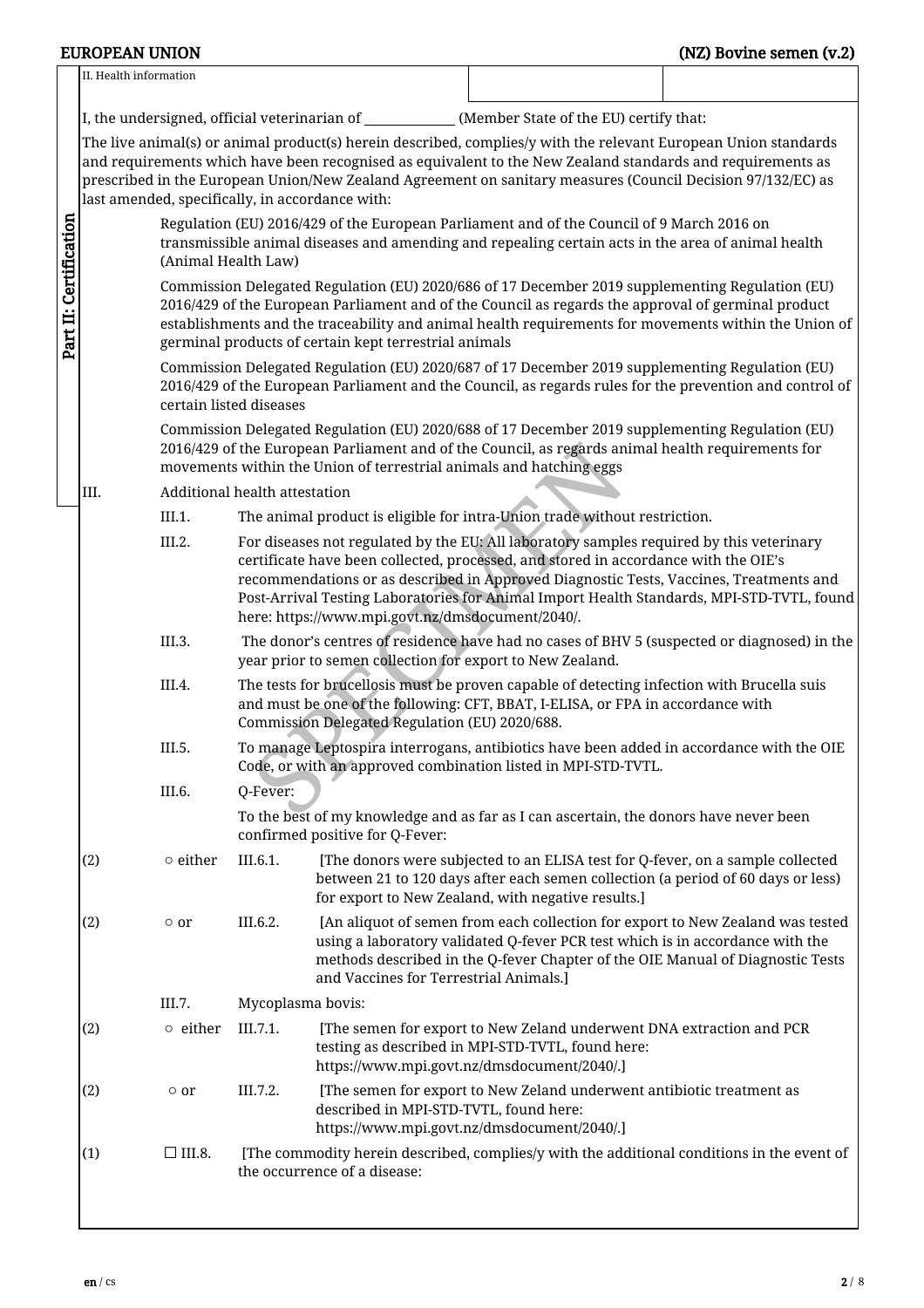|                        | <b>EUROPEAN UNION</b>  |                    |                     |                          |                                                                                                                                                                                                                                                                                                                                                                                                                                                                                                                                                                                                                                                                                                                                                                                                                                                                                                                                                                                                                                                                                                                                                                                                                                                                                                                                                            | (NZ) Bovine semen (v.2)                                             |
|------------------------|------------------------|--------------------|---------------------|--------------------------|------------------------------------------------------------------------------------------------------------------------------------------------------------------------------------------------------------------------------------------------------------------------------------------------------------------------------------------------------------------------------------------------------------------------------------------------------------------------------------------------------------------------------------------------------------------------------------------------------------------------------------------------------------------------------------------------------------------------------------------------------------------------------------------------------------------------------------------------------------------------------------------------------------------------------------------------------------------------------------------------------------------------------------------------------------------------------------------------------------------------------------------------------------------------------------------------------------------------------------------------------------------------------------------------------------------------------------------------------------|---------------------------------------------------------------------|
|                        | II. Health information |                    |                     |                          |                                                                                                                                                                                                                                                                                                                                                                                                                                                                                                                                                                                                                                                                                                                                                                                                                                                                                                                                                                                                                                                                                                                                                                                                                                                                                                                                                            |                                                                     |
|                        |                        | III.8.1.           |                     |                          | The commodity herein described was kept separate from all other commodities<br>that did not meet the requirements during all stages of production, storage and<br>transport and all necessary precautions were taken to prevent contamination of<br>the commodity with any potential source of the relevant virus.                                                                                                                                                                                                                                                                                                                                                                                                                                                                                                                                                                                                                                                                                                                                                                                                                                                                                                                                                                                                                                         |                                                                     |
|                        | (1)                    | $\Box$ III.8.2.    |                     | [Foot and Mouth Disease: |                                                                                                                                                                                                                                                                                                                                                                                                                                                                                                                                                                                                                                                                                                                                                                                                                                                                                                                                                                                                                                                                                                                                                                                                                                                                                                                                                            |                                                                     |
| Part II: Certification | (2)                    | $\circ$ either     | III.8.2.1.          |                          | [The semen herein described was derived from donor animals<br>which were kept in a semen collection centre where no animals have<br>been added in last the 30 days before collection and FMD has not<br>occurred within 10 kilometres for 30 days before and after<br>collection, and which showed no clinical sign of FMD on the day of<br>collection, have not been vaccinated against FMD and were<br>subjected, not less than 21 days after collection of the semen, to a<br>tests for antibodies against FMD virus, with negative results and no<br>other animals present in the semen collection centre has been<br>vaccinated against FMD. Additionally, the semen was collected from<br>a semen collection centre not located within a protection or<br>surveillance zone and any semen collected within a protection and<br>surveillance zone has been clearly identified and detained under<br>official supervision; and the semen collected, was further processed<br>and stored in conformity with the provisions of Chapter 4.5 or<br>Chapter 4.6 of the OIE Terrestrial Animal Health Code as relevant<br>and was further stored in the country of origin for a period of at<br>least one month following collection, and during this period no<br>animal on the establishment where the donor animals were kept<br>showed any sign of FMD.] |                                                                     |
|                        | (2)                    | $\circ$ or         | III.8.2.2.          |                          | least 21 days before the estimated date of earliest infection with the<br>foot-and-mouth disease virus on a holding in the protection and<br>surveillance zone; and any semen collected after the date of earliest<br>infection has been stored separately and was only released after all<br>the measures relating to the outbreak of FMD have been removed;<br>and all animals accommodated in the semen collection centre have<br>undergone a clinical examination and samples taken have been<br>subjected to a serological test to substantiate the absence of infection<br>in the centre concerned; and the donor animals have been subjected<br>with negative result to a serological test for the detection of<br>antibodies against the FMD virus on a sample taken not earlier than<br>28 days after the collection of the semen]]                                                                                                                                                                                                                                                                                                                                                                                                                                                                                                               | [The semen herein described has been collected and stored frozen at |
|                        | (1)                    | $\square$ III.8.3. |                     | [Lumpy Skin Disease:     |                                                                                                                                                                                                                                                                                                                                                                                                                                                                                                                                                                                                                                                                                                                                                                                                                                                                                                                                                                                                                                                                                                                                                                                                                                                                                                                                                            |                                                                     |
|                        |                        |                    | III.8.3.1.          |                          | The semen herein described was derived from donor animals that<br>showed no clinical sign of LSD on the day of collection of the semen<br>and for the following 28 days; and the animals were kept in the<br>exporting country for the 28 days prior to collection, in a semen<br>collection centre where no case of LSD was officially reported during<br>that period, and the centre was not situated in either a LSD infected<br>zone or buffer zone and any semen from buffer zone has been<br>clearly identified and controlled.]                                                                                                                                                                                                                                                                                                                                                                                                                                                                                                                                                                                                                                                                                                                                                                                                                     |                                                                     |
|                        | (1)                    | $\Box$ III.8.4.    | [Rift Valley Fever: |                          |                                                                                                                                                                                                                                                                                                                                                                                                                                                                                                                                                                                                                                                                                                                                                                                                                                                                                                                                                                                                                                                                                                                                                                                                                                                                                                                                                            |                                                                     |
|                        |                        |                    | III.8.4.1.          |                          | The donor must not show any clinical signs of RVF within the period<br>from 14 days prior to and 14 days following germplasm collection;                                                                                                                                                                                                                                                                                                                                                                                                                                                                                                                                                                                                                                                                                                                                                                                                                                                                                                                                                                                                                                                                                                                                                                                                                   |                                                                     |
|                        |                        |                    |                     | And                      |                                                                                                                                                                                                                                                                                                                                                                                                                                                                                                                                                                                                                                                                                                                                                                                                                                                                                                                                                                                                                                                                                                                                                                                                                                                                                                                                                            |                                                                     |
|                        |                        | (2)                | $\circ$ either      | III.8.4.1.1.             | [The donor must be vaccinated against RVF in<br>accordance with MPI-STD-TVTL at least 14 days prior to<br>collection.]                                                                                                                                                                                                                                                                                                                                                                                                                                                                                                                                                                                                                                                                                                                                                                                                                                                                                                                                                                                                                                                                                                                                                                                                                                     |                                                                     |
|                        |                        | (2)                | $\circ$ or          | III.8.4.1.2.             | [The donor must be demonstrated to be seropositive on                                                                                                                                                                                                                                                                                                                                                                                                                                                                                                                                                                                                                                                                                                                                                                                                                                                                                                                                                                                                                                                                                                                                                                                                                                                                                                      | the day of collection using a test listed in MPI-STD-TVTL.]         |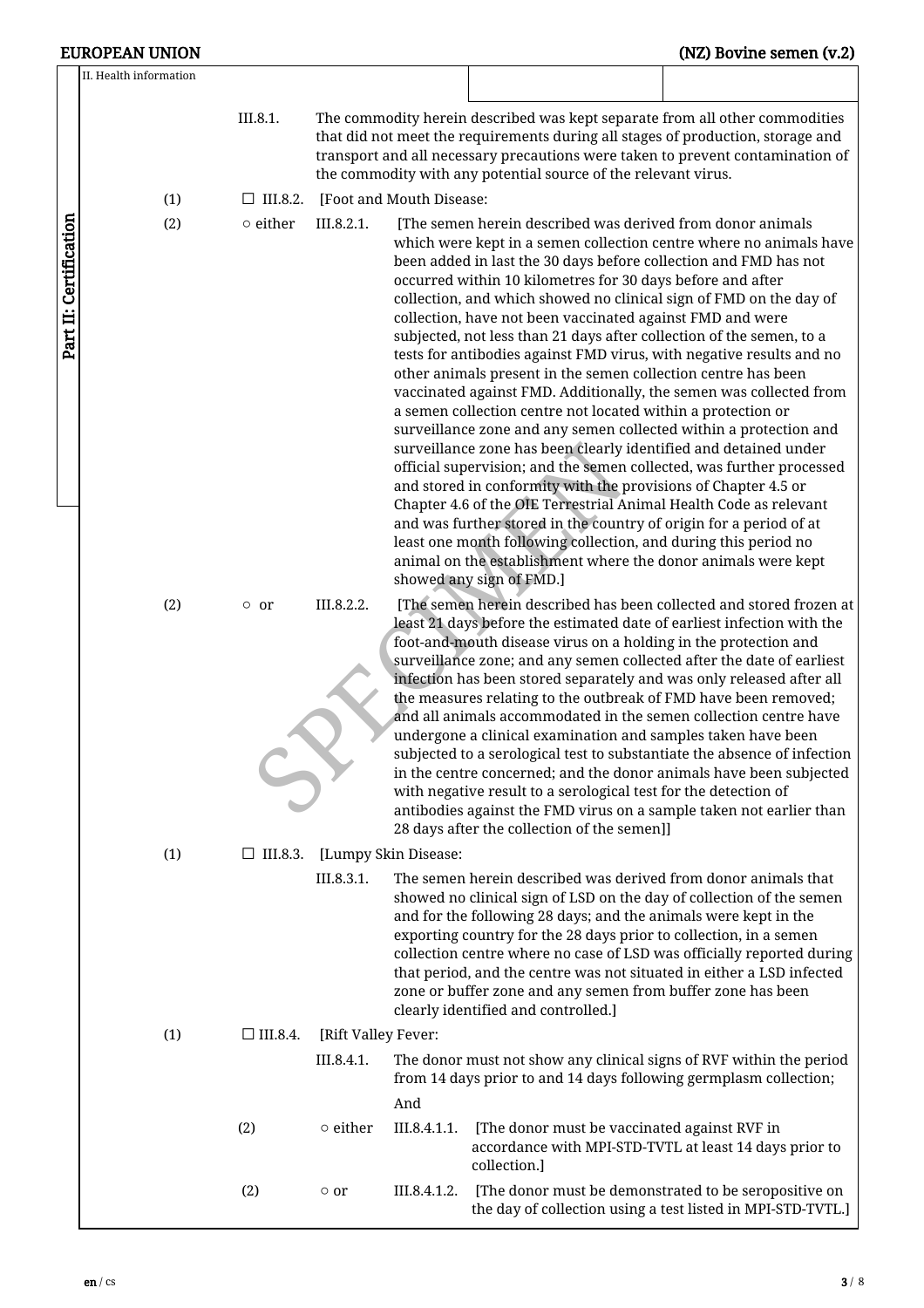|                                                                                                                                                                                                                       | (1) | (2)<br>$\Box$ III.3.9.                                                      | $\circ$ or                                              |                                                                                                                                                                                                                                                                                                                                                                                                            | III.8.4.1.3. [Testing of paired samples using a test listed in MPI-STD-<br>TVTL must demonstrate that seroconversion did not |                                                                                                                                                                                                                                                                                                                                                                                                                                                                                                                                                                                                                                                                                                                                                                                                                                                                                                                                                                                                                                                                                                                                                                                                                                                                                                                                                                                                                                                                                                                  |  |  |  |
|-----------------------------------------------------------------------------------------------------------------------------------------------------------------------------------------------------------------------|-----|-----------------------------------------------------------------------------|---------------------------------------------------------|------------------------------------------------------------------------------------------------------------------------------------------------------------------------------------------------------------------------------------------------------------------------------------------------------------------------------------------------------------------------------------------------------------|------------------------------------------------------------------------------------------------------------------------------|------------------------------------------------------------------------------------------------------------------------------------------------------------------------------------------------------------------------------------------------------------------------------------------------------------------------------------------------------------------------------------------------------------------------------------------------------------------------------------------------------------------------------------------------------------------------------------------------------------------------------------------------------------------------------------------------------------------------------------------------------------------------------------------------------------------------------------------------------------------------------------------------------------------------------------------------------------------------------------------------------------------------------------------------------------------------------------------------------------------------------------------------------------------------------------------------------------------------------------------------------------------------------------------------------------------------------------------------------------------------------------------------------------------------------------------------------------------------------------------------------------------|--|--|--|
|                                                                                                                                                                                                                       |     |                                                                             |                                                         |                                                                                                                                                                                                                                                                                                                                                                                                            |                                                                                                                              | occur between germplasm collection and 14 days after.]                                                                                                                                                                                                                                                                                                                                                                                                                                                                                                                                                                                                                                                                                                                                                                                                                                                                                                                                                                                                                                                                                                                                                                                                                                                                                                                                                                                                                                                           |  |  |  |
|                                                                                                                                                                                                                       |     |                                                                             |                                                         |                                                                                                                                                                                                                                                                                                                                                                                                            | [Contagious Bovine Pleuropneumonia (CBPP):                                                                                   |                                                                                                                                                                                                                                                                                                                                                                                                                                                                                                                                                                                                                                                                                                                                                                                                                                                                                                                                                                                                                                                                                                                                                                                                                                                                                                                                                                                                                                                                                                                  |  |  |  |
|                                                                                                                                                                                                                       |     |                                                                             | The donors:                                             |                                                                                                                                                                                                                                                                                                                                                                                                            |                                                                                                                              |                                                                                                                                                                                                                                                                                                                                                                                                                                                                                                                                                                                                                                                                                                                                                                                                                                                                                                                                                                                                                                                                                                                                                                                                                                                                                                                                                                                                                                                                                                                  |  |  |  |
|                                                                                                                                                                                                                       |     |                                                                             | III.3.9.1.                                              | Showed no clinical sign of CBPP on the day of collection of the<br>semen; and were kept since birth, or for the past 6 months, in a<br>herd(s) where no case of CBPP was reported during that period, and<br>that the herd(s) was/were not situated in a CBPP infected zone; and<br>the embryos were collected, processed and stored in accordance<br>with standards laid down by the competent authority. |                                                                                                                              |                                                                                                                                                                                                                                                                                                                                                                                                                                                                                                                                                                                                                                                                                                                                                                                                                                                                                                                                                                                                                                                                                                                                                                                                                                                                                                                                                                                                                                                                                                                  |  |  |  |
|                                                                                                                                                                                                                       |     |                                                                             |                                                         | And                                                                                                                                                                                                                                                                                                                                                                                                        |                                                                                                                              |                                                                                                                                                                                                                                                                                                                                                                                                                                                                                                                                                                                                                                                                                                                                                                                                                                                                                                                                                                                                                                                                                                                                                                                                                                                                                                                                                                                                                                                                                                                  |  |  |  |
|                                                                                                                                                                                                                       |     |                                                                             |                                                         |                                                                                                                                                                                                                                                                                                                                                                                                            |                                                                                                                              |                                                                                                                                                                                                                                                                                                                                                                                                                                                                                                                                                                                                                                                                                                                                                                                                                                                                                                                                                                                                                                                                                                                                                                                                                                                                                                                                                                                                                                                                                                                  |  |  |  |
|                                                                                                                                                                                                                       | (2) | $\circ$ or                                                                  | III.3.9.3.                                              |                                                                                                                                                                                                                                                                                                                                                                                                            |                                                                                                                              |                                                                                                                                                                                                                                                                                                                                                                                                                                                                                                                                                                                                                                                                                                                                                                                                                                                                                                                                                                                                                                                                                                                                                                                                                                                                                                                                                                                                                                                                                                                  |  |  |  |
| <b>Notes</b>                                                                                                                                                                                                          |     |                                                                             |                                                         |                                                                                                                                                                                                                                                                                                                                                                                                            |                                                                                                                              |                                                                                                                                                                                                                                                                                                                                                                                                                                                                                                                                                                                                                                                                                                                                                                                                                                                                                                                                                                                                                                                                                                                                                                                                                                                                                                                                                                                                                                                                                                                  |  |  |  |
|                                                                                                                                                                                                                       |     |                                                                             |                                                         |                                                                                                                                                                                                                                                                                                                                                                                                            |                                                                                                                              |                                                                                                                                                                                                                                                                                                                                                                                                                                                                                                                                                                                                                                                                                                                                                                                                                                                                                                                                                                                                                                                                                                                                                                                                                                                                                                                                                                                                                                                                                                                  |  |  |  |
| Part I                                                                                                                                                                                                                |     |                                                                             |                                                         |                                                                                                                                                                                                                                                                                                                                                                                                            |                                                                                                                              |                                                                                                                                                                                                                                                                                                                                                                                                                                                                                                                                                                                                                                                                                                                                                                                                                                                                                                                                                                                                                                                                                                                                                                                                                                                                                                                                                                                                                                                                                                                  |  |  |  |
| Box I.6.:                                                                                                                                                                                                             |     |                                                                             |                                                         |                                                                                                                                                                                                                                                                                                                                                                                                            |                                                                                                                              |                                                                                                                                                                                                                                                                                                                                                                                                                                                                                                                                                                                                                                                                                                                                                                                                                                                                                                                                                                                                                                                                                                                                                                                                                                                                                                                                                                                                                                                                                                                  |  |  |  |
| Region of origin: if applicable, otherwise must be crossed out: for animal species or for products<br>Box I.8.:<br>affected by the regionalisation measures or by the setting up of approved zones in accordance with |     |                                                                             |                                                         |                                                                                                                                                                                                                                                                                                                                                                                                            |                                                                                                                              |                                                                                                                                                                                                                                                                                                                                                                                                                                                                                                                                                                                                                                                                                                                                                                                                                                                                                                                                                                                                                                                                                                                                                                                                                                                                                                                                                                                                                                                                                                                  |  |  |  |
| Box I.11:                                                                                                                                                                                                             |     |                                                                             |                                                         |                                                                                                                                                                                                                                                                                                                                                                                                            |                                                                                                                              |                                                                                                                                                                                                                                                                                                                                                                                                                                                                                                                                                                                                                                                                                                                                                                                                                                                                                                                                                                                                                                                                                                                                                                                                                                                                                                                                                                                                                                                                                                                  |  |  |  |
| Box I.14.:                                                                                                                                                                                                            |     |                                                                             |                                                         |                                                                                                                                                                                                                                                                                                                                                                                                            |                                                                                                                              |                                                                                                                                                                                                                                                                                                                                                                                                                                                                                                                                                                                                                                                                                                                                                                                                                                                                                                                                                                                                                                                                                                                                                                                                                                                                                                                                                                                                                                                                                                                  |  |  |  |
| Box I.18.:                                                                                                                                                                                                            |     |                                                                             |                                                         |                                                                                                                                                                                                                                                                                                                                                                                                            |                                                                                                                              |                                                                                                                                                                                                                                                                                                                                                                                                                                                                                                                                                                                                                                                                                                                                                                                                                                                                                                                                                                                                                                                                                                                                                                                                                                                                                                                                                                                                                                                                                                                  |  |  |  |
| Box I.19.:                                                                                                                                                                                                            |     |                                                                             |                                                         |                                                                                                                                                                                                                                                                                                                                                                                                            |                                                                                                                              |                                                                                                                                                                                                                                                                                                                                                                                                                                                                                                                                                                                                                                                                                                                                                                                                                                                                                                                                                                                                                                                                                                                                                                                                                                                                                                                                                                                                                                                                                                                  |  |  |  |
| Box I.21.:                                                                                                                                                                                                            |     |                                                                             |                                                         |                                                                                                                                                                                                                                                                                                                                                                                                            |                                                                                                                              |                                                                                                                                                                                                                                                                                                                                                                                                                                                                                                                                                                                                                                                                                                                                                                                                                                                                                                                                                                                                                                                                                                                                                                                                                                                                                                                                                                                                                                                                                                                  |  |  |  |
| Box I.22.:                                                                                                                                                                                                            |     |                                                                             |                                                         |                                                                                                                                                                                                                                                                                                                                                                                                            |                                                                                                                              |                                                                                                                                                                                                                                                                                                                                                                                                                                                                                                                                                                                                                                                                                                                                                                                                                                                                                                                                                                                                                                                                                                                                                                                                                                                                                                                                                                                                                                                                                                                  |  |  |  |
| Box I.24.:                                                                                                                                                                                                            |     |                                                                             |                                                         |                                                                                                                                                                                                                                                                                                                                                                                                            |                                                                                                                              |                                                                                                                                                                                                                                                                                                                                                                                                                                                                                                                                                                                                                                                                                                                                                                                                                                                                                                                                                                                                                                                                                                                                                                                                                                                                                                                                                                                                                                                                                                                  |  |  |  |
| Use the appropriate Harmonised System (HS) code under the following (nonexclusive) heading: 0511 99<br>Box I.25.:<br>85.                                                                                              |     |                                                                             |                                                         |                                                                                                                                                                                                                                                                                                                                                                                                            |                                                                                                                              |                                                                                                                                                                                                                                                                                                                                                                                                                                                                                                                                                                                                                                                                                                                                                                                                                                                                                                                                                                                                                                                                                                                                                                                                                                                                                                                                                                                                                                                                                                                  |  |  |  |
| Part II                                                                                                                                                                                                               |     |                                                                             |                                                         |                                                                                                                                                                                                                                                                                                                                                                                                            |                                                                                                                              |                                                                                                                                                                                                                                                                                                                                                                                                                                                                                                                                                                                                                                                                                                                                                                                                                                                                                                                                                                                                                                                                                                                                                                                                                                                                                                                                                                                                                                                                                                                  |  |  |  |
|                                                                                                                                                                                                                       |     |                                                                             |                                                         |                                                                                                                                                                                                                                                                                                                                                                                                            |                                                                                                                              |                                                                                                                                                                                                                                                                                                                                                                                                                                                                                                                                                                                                                                                                                                                                                                                                                                                                                                                                                                                                                                                                                                                                                                                                                                                                                                                                                                                                                                                                                                                  |  |  |  |
|                                                                                                                                                                                                                       |     |                                                                             |                                                         |                                                                                                                                                                                                                                                                                                                                                                                                            |                                                                                                                              |                                                                                                                                                                                                                                                                                                                                                                                                                                                                                                                                                                                                                                                                                                                                                                                                                                                                                                                                                                                                                                                                                                                                                                                                                                                                                                                                                                                                                                                                                                                  |  |  |  |
|                                                                                                                                                                                                                       |     |                                                                             |                                                         |                                                                                                                                                                                                                                                                                                                                                                                                            |                                                                                                                              |                                                                                                                                                                                                                                                                                                                                                                                                                                                                                                                                                                                                                                                                                                                                                                                                                                                                                                                                                                                                                                                                                                                                                                                                                                                                                                                                                                                                                                                                                                                  |  |  |  |
| Stamp                                                                                                                                                                                                                 |     |                                                                             |                                                         |                                                                                                                                                                                                                                                                                                                                                                                                            | Qualification and title<br>Signature                                                                                         |                                                                                                                                                                                                                                                                                                                                                                                                                                                                                                                                                                                                                                                                                                                                                                                                                                                                                                                                                                                                                                                                                                                                                                                                                                                                                                                                                                                                                                                                                                                  |  |  |  |
|                                                                                                                                                                                                                       |     | (2)<br>Certifying Officer<br>Name (in capital letters)<br>Date of signature | $\circ$ either<br>Union decisions.<br>or road vehicle). | III.3.9.2.<br>Delete as appropriate.                                                                                                                                                                                                                                                                                                                                                                       | This health certificate is for veterinary purposes only.<br>Complete only in case of animal products.                        | [have not been vaccinated against CBPP and were subjected to the<br>complement fixation test for CBPP with negative results, on two<br>occasions, with an interval of not less than 21 days and not more<br>than 30 days between each test, the second test being performed<br>within 14 days prior to collection; and were isolated from other<br>domestic bovidae from the day of the first complement fixation test<br>until collection.]<br>[were vaccinated using a vaccine complying with the standards<br>described in the OIE Manual of Diagnostic Tests and Vaccines for<br>Terrestrial Animals not more than 4 months prior to collection.]]]<br>Place of Origin shall correspond to the approved semen collection centre or semen storage centre listed<br>in accordance with Article 9(2) of Directive 88/407/EEC on the Commission website:<br>http://ec.europa.eu/food/animal/semen_ova/bovine/index_en.htm.<br>For animal products: indicate the date of departure of the means of transport (aeroplane, ship, railway<br>Enter the 'Total gross weight (kg)' and 'Total net weight (kg)'.<br>Enter the identification number of the container and the official seal number.<br>Enter the intended use for animal products (the available options will vary in accordance with the<br>specific certificate in the Union import requirements).<br>Complete only in case of importation or temporary admission to the Union.<br>Only to be completed if special conditions apply. Otherwise delete. |  |  |  |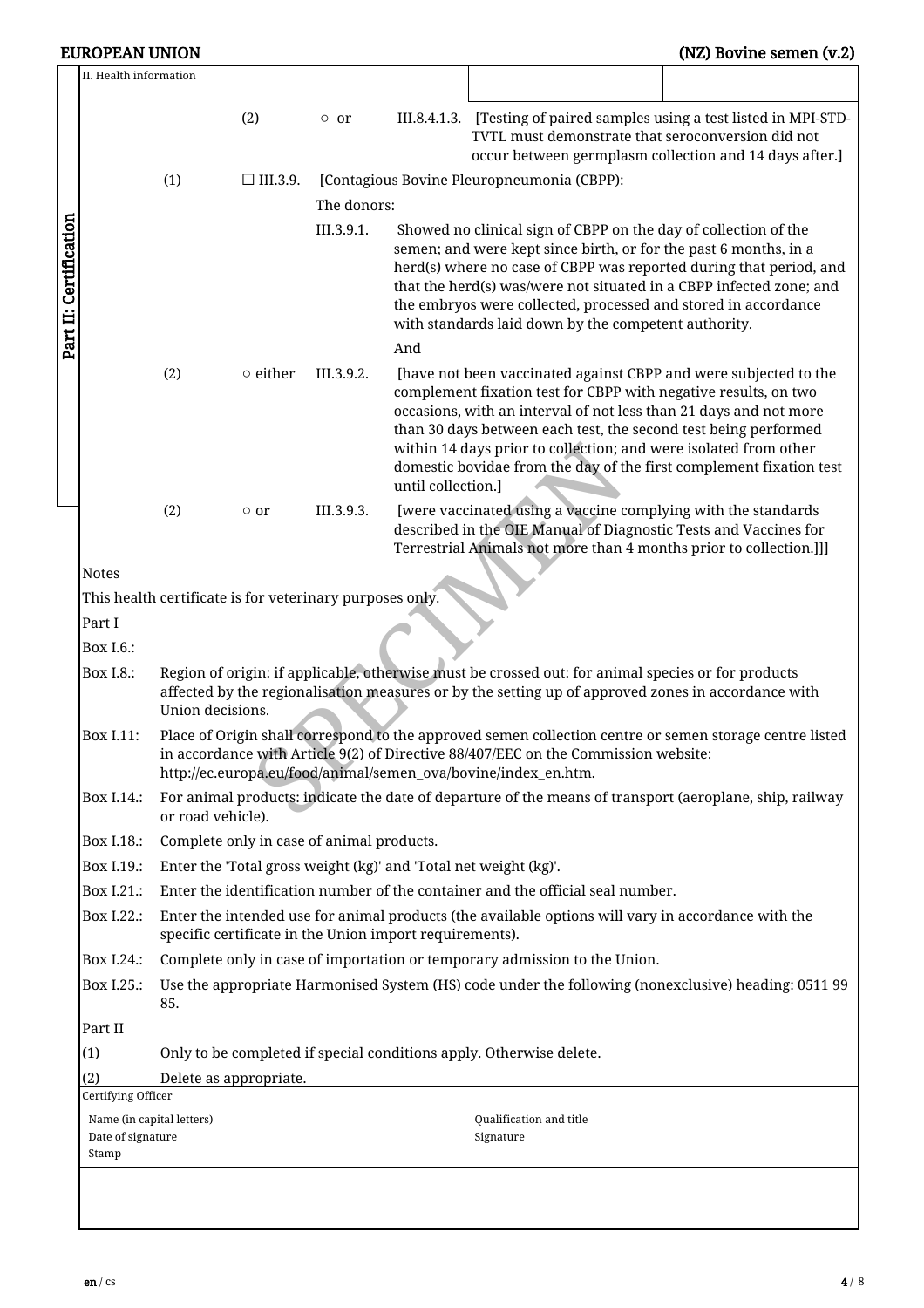|      | I.1. Odesílatel                                                 |                      |                       |                           |                                             | I.2. Referenční číslo IMSOC                                       |  |                                                                                                                                      |                     |  |
|------|-----------------------------------------------------------------|----------------------|-----------------------|---------------------------|---------------------------------------------|-------------------------------------------------------------------|--|--------------------------------------------------------------------------------------------------------------------------------------|---------------------|--|
|      | Název                                                           |                      |                       |                           | Specimen not to be used for exports from EU |                                                                   |  |                                                                                                                                      |                     |  |
|      | Adresa                                                          |                      |                       |                           |                                             | I.2.a. Local Reference                                            |  |                                                                                                                                      |                     |  |
|      | Země                                                            |                      | Kód ISO               |                           |                                             |                                                                   |  |                                                                                                                                      |                     |  |
|      |                                                                 |                      |                       |                           |                                             |                                                                   |  |                                                                                                                                      |                     |  |
|      | I.5. Příjemce                                                   |                      |                       |                           |                                             | I.3. Ústřední příslušný orgán                                     |  |                                                                                                                                      |                     |  |
|      | Název                                                           |                      |                       |                           |                                             | I.4. Local competent authority                                    |  |                                                                                                                                      |                     |  |
|      | Adresa                                                          |                      |                       |                           |                                             |                                                                   |  |                                                                                                                                      |                     |  |
|      | Země                                                            |                      | Kód ISO               |                           |                                             |                                                                   |  |                                                                                                                                      |                     |  |
|      |                                                                 |                      |                       |                           |                                             |                                                                   |  |                                                                                                                                      |                     |  |
|      | I.7. Země původu                                                |                      |                       |                           | Kód ISO                                     | I.9. Country of destination                                       |  |                                                                                                                                      | Kód ISO             |  |
|      |                                                                 |                      |                       |                           |                                             |                                                                   |  |                                                                                                                                      |                     |  |
| −    | I.8. Region of origin                                           |                      |                       |                           | Kód                                         | I.10. Region určení                                               |  |                                                                                                                                      | Kód                 |  |
| Část | I.11. Place of Dispatch                                         |                      |                       |                           |                                             | I.12. Místo určení                                                |  |                                                                                                                                      |                     |  |
|      | Název                                                           |                      |                       |                           |                                             | Název                                                             |  |                                                                                                                                      |                     |  |
|      | Adresa                                                          |                      |                       |                           |                                             | Adresa                                                            |  |                                                                                                                                      |                     |  |
|      |                                                                 |                      |                       |                           |                                             |                                                                   |  |                                                                                                                                      |                     |  |
|      | Číslo schválení                                                 |                      |                       |                           |                                             | Číslo schválení                                                   |  |                                                                                                                                      |                     |  |
|      | Země                                                            |                      |                       | Kód ISO                   |                                             | Země                                                              |  |                                                                                                                                      | Kód ISO             |  |
|      | I.13. Místo nakládky                                            |                      |                       |                           |                                             | I.14. Date and time of departure                                  |  |                                                                                                                                      |                     |  |
|      | Název                                                           |                      |                       |                           |                                             |                                                                   |  |                                                                                                                                      |                     |  |
|      |                                                                 |                      |                       |                           |                                             |                                                                   |  |                                                                                                                                      |                     |  |
|      | Adresa                                                          |                      |                       |                           |                                             |                                                                   |  |                                                                                                                                      |                     |  |
|      | Číslo schválení                                                 |                      |                       |                           |                                             |                                                                   |  |                                                                                                                                      |                     |  |
|      | Země                                                            |                      |                       | Kód ISO                   |                                             |                                                                   |  |                                                                                                                                      |                     |  |
|      | I.15. Dopravní prostředky                                       |                      |                       |                           |                                             | I.16 Entry Point                                                  |  |                                                                                                                                      |                     |  |
|      |                                                                 |                      |                       |                           |                                             |                                                                   |  |                                                                                                                                      |                     |  |
|      | Typ                                                             | Doklad               | Identifikace          |                           |                                             |                                                                   |  |                                                                                                                                      |                     |  |
|      |                                                                 |                      |                       |                           |                                             |                                                                   |  |                                                                                                                                      |                     |  |
|      |                                                                 |                      |                       |                           |                                             |                                                                   |  |                                                                                                                                      |                     |  |
|      |                                                                 |                      |                       |                           |                                             |                                                                   |  |                                                                                                                                      |                     |  |
|      |                                                                 |                      |                       |                           |                                             |                                                                   |  |                                                                                                                                      |                     |  |
|      | I.18. Transport conditions                                      |                      |                       |                           |                                             | I.17. Průvodní doklady                                            |  |                                                                                                                                      |                     |  |
|      | Okolní $\square$                                                | Chlazený □           | Controlled            |                           | Zmrazené Q                                  | Referenční<br>číslo<br>Datum<br>obchodního<br>vydání<br>do k ladu |  |                                                                                                                                      |                     |  |
|      |                                                                 |                      | temperature $\square$ |                           |                                             |                                                                   |  |                                                                                                                                      |                     |  |
|      |                                                                 |                      |                       |                           |                                             |                                                                   |  |                                                                                                                                      |                     |  |
|      |                                                                 |                      |                       |                           |                                             |                                                                   |  |                                                                                                                                      |                     |  |
|      |                                                                 |                      |                       |                           |                                             | Země                                                              |  | Místo<br>vydání                                                                                                                      |                     |  |
|      | I.19. Č. kontejneru / č. plomby                                 |                      |                       |                           |                                             |                                                                   |  |                                                                                                                                      |                     |  |
|      |                                                                 |                      |                       |                           |                                             |                                                                   |  |                                                                                                                                      |                     |  |
|      | I.20. Certified as                                              |                      |                       |                           |                                             |                                                                   |  |                                                                                                                                      |                     |  |
|      | Breeding $\Box$                                                 |                      |                       | Umělé rozmnožování $\Box$ |                                             |                                                                   |  |                                                                                                                                      |                     |  |
|      |                                                                 |                      |                       |                           |                                             |                                                                   |  |                                                                                                                                      |                     |  |
|      | I.21. For transit through a third country                       |                      |                       |                           |                                             |                                                                   |  | I.22. For transit through Member State(s)                                                                                            | П                   |  |
|      | Země                                                            |                      | Kód ISO               |                           |                                             |                                                                   |  |                                                                                                                                      |                     |  |
|      | <b>EU Exit</b>                                                  |                      |                       |                           |                                             |                                                                   |  |                                                                                                                                      |                     |  |
|      | Authority                                                       |                      | BCP code              |                           |                                             | Země                                                              |  | Kód ISO                                                                                                                              |                     |  |
|      | <b>EU Entry</b>                                                 |                      | BCP code              |                           |                                             |                                                                   |  |                                                                                                                                      |                     |  |
|      | Authority                                                       |                      |                       |                           |                                             |                                                                   |  |                                                                                                                                      |                     |  |
|      | I.24. Celkové množství                                          |                      |                       |                           |                                             | I.25. Celková hrubá hmotnost                                      |  |                                                                                                                                      |                     |  |
|      |                                                                 |                      |                       |                           |                                             |                                                                   |  |                                                                                                                                      |                     |  |
|      | I.28. Description of consignment                                |                      |                       |                           |                                             |                                                                   |  |                                                                                                                                      |                     |  |
|      | 1.05 VÝROBKY ŽIVOČIŠNÉHO PŮVODU, JINDE NEUVEDENÉ ANI NEZAHRNUTÉ |                      |                       |                           |                                             |                                                                   |  |                                                                                                                                      |                     |  |
|      |                                                                 |                      |                       |                           |                                             |                                                                   |  | 0511 Výrobky živočišného původu, jinde neuvedené ani nezahrnuté; mrtvá zvířata kapitol   1   nebo 3, nezpůsobilá k lidskému požívání |                     |  |
|      | 051110 Býčí sperma                                              |                      |                       |                           |                                             |                                                                   |  |                                                                                                                                      |                     |  |
|      |                                                                 | 05111000 Býčí sperma |                       |                           |                                             |                                                                   |  |                                                                                                                                      |                     |  |
|      | Komodita                                                        |                      | Druh                  |                           | Identifikační číslo                         |                                                                   |  | Identifikační značka                                                                                                                 | Nature of commodity |  |
|      |                                                                 |                      |                       |                           |                                             |                                                                   |  |                                                                                                                                      |                     |  |
|      |                                                                 |                      |                       |                           |                                             |                                                                   |  |                                                                                                                                      |                     |  |
|      | Množství                                                        |                      |                       |                           | Datum odběru/produkce                       |                                                                   |  | Výrobní zařízení                                                                                                                     |                     |  |
|      |                                                                 |                      |                       |                           |                                             |                                                                   |  |                                                                                                                                      |                     |  |
|      |                                                                 |                      |                       |                           |                                             |                                                                   |  |                                                                                                                                      |                     |  |
|      |                                                                 |                      |                       |                           |                                             |                                                                   |  |                                                                                                                                      |                     |  |
|      |                                                                 |                      |                       |                           |                                             |                                                                   |  |                                                                                                                                      |                     |  |
|      |                                                                 |                      |                       |                           |                                             |                                                                   |  |                                                                                                                                      |                     |  |
|      |                                                                 |                      |                       |                           |                                             |                                                                   |  |                                                                                                                                      |                     |  |
|      |                                                                 |                      |                       |                           |                                             |                                                                   |  |                                                                                                                                      |                     |  |
|      |                                                                 |                      |                       |                           |                                             |                                                                   |  |                                                                                                                                      |                     |  |
|      |                                                                 |                      |                       |                           |                                             |                                                                   |  |                                                                                                                                      |                     |  |
|      |                                                                 |                      |                       |                           |                                             |                                                                   |  |                                                                                                                                      |                     |  |
|      |                                                                 |                      |                       |                           |                                             |                                                                   |  |                                                                                                                                      |                     |  |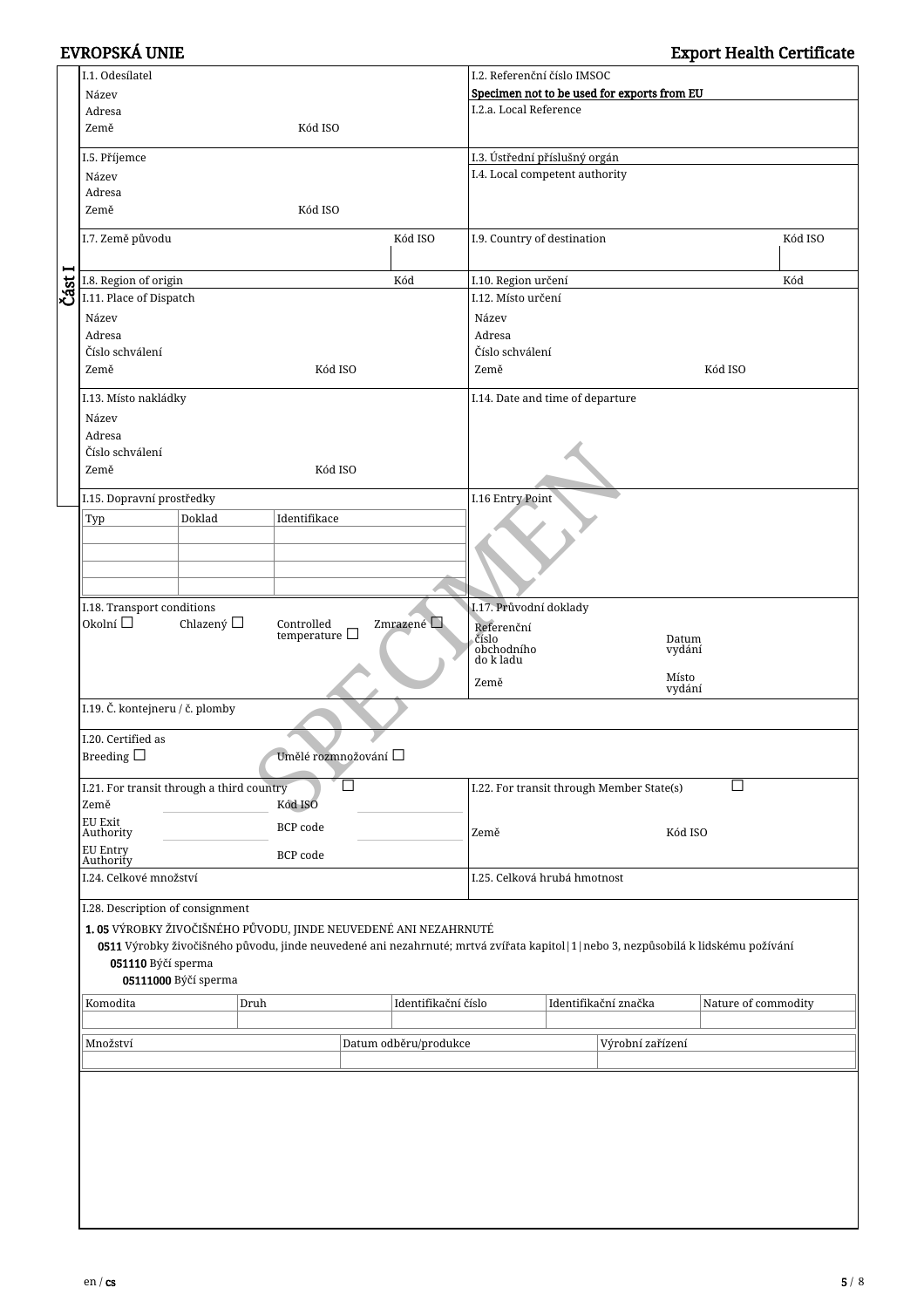|                                                                                                                                                       | II. Informace týkající se zdraví                                                                                                                                                                                                                                                                                                                                       |                                                                                                                                                                                                                                                                             |                               |                                                           |                                                                                                                                                                                                                                                                                                                                                                        |  |  |  |  |
|-------------------------------------------------------------------------------------------------------------------------------------------------------|------------------------------------------------------------------------------------------------------------------------------------------------------------------------------------------------------------------------------------------------------------------------------------------------------------------------------------------------------------------------|-----------------------------------------------------------------------------------------------------------------------------------------------------------------------------------------------------------------------------------------------------------------------------|-------------------------------|-----------------------------------------------------------|------------------------------------------------------------------------------------------------------------------------------------------------------------------------------------------------------------------------------------------------------------------------------------------------------------------------------------------------------------------------|--|--|--|--|
|                                                                                                                                                       |                                                                                                                                                                                                                                                                                                                                                                        |                                                                                                                                                                                                                                                                             |                               |                                                           | I, the undersigned, official veterinarian of _____________(Member State of the EU) certify that:                                                                                                                                                                                                                                                                       |  |  |  |  |
|                                                                                                                                                       |                                                                                                                                                                                                                                                                                                                                                                        |                                                                                                                                                                                                                                                                             |                               | last amended, specifically, in accordance with:           | The live animal(s) or animal product(s) herein described, complies/y with the relevant European Union standards<br>and requirements which have been recognised as equivalent to the New Zealand standards and requirements as<br>prescribed in the European Union/New Zealand Agreement on sanitary measures (Council Decision 97/132/EC) as                           |  |  |  |  |
|                                                                                                                                                       | Regulation (EU) 2016/429 of the European Parliament and of the Council of 9 March 2016 on<br>transmissible animal diseases and amending and repealing certain acts in the area of animal health<br>(Animal Health Law)                                                                                                                                                 |                                                                                                                                                                                                                                                                             |                               |                                                           |                                                                                                                                                                                                                                                                                                                                                                        |  |  |  |  |
| Part II: Certification                                                                                                                                | Commission Delegated Regulation (EU) 2020/686 of 17 December 2019 supplementing Regulation (EU)<br>2016/429 of the European Parliament and of the Council as regards the approval of germinal product<br>establishments and the traceability and animal health requirements for movements within the Union of<br>germinal products of certain kept terrestrial animals |                                                                                                                                                                                                                                                                             |                               |                                                           |                                                                                                                                                                                                                                                                                                                                                                        |  |  |  |  |
|                                                                                                                                                       |                                                                                                                                                                                                                                                                                                                                                                        | certain listed diseases                                                                                                                                                                                                                                                     |                               |                                                           | Commission Delegated Regulation (EU) 2020/687 of 17 December 2019 supplementing Regulation (EU)<br>2016/429 of the European Parliament and the Council, as regards rules for the prevention and control of                                                                                                                                                             |  |  |  |  |
|                                                                                                                                                       |                                                                                                                                                                                                                                                                                                                                                                        | Commission Delegated Regulation (EU) 2020/688 of 17 December 2019 supplementing Regulation (EU)<br>2016/429 of the European Parliament and of the Council, as regards animal health requirements for<br>movements within the Union of terrestrial animals and hatching eggs |                               |                                                           |                                                                                                                                                                                                                                                                                                                                                                        |  |  |  |  |
|                                                                                                                                                       | III.                                                                                                                                                                                                                                                                                                                                                                   |                                                                                                                                                                                                                                                                             | Additional health attestation |                                                           |                                                                                                                                                                                                                                                                                                                                                                        |  |  |  |  |
|                                                                                                                                                       |                                                                                                                                                                                                                                                                                                                                                                        | III.1.                                                                                                                                                                                                                                                                      |                               |                                                           | The animal product is eligible for intra-Union trade without restriction.                                                                                                                                                                                                                                                                                              |  |  |  |  |
|                                                                                                                                                       |                                                                                                                                                                                                                                                                                                                                                                        | III.2.                                                                                                                                                                                                                                                                      |                               | here: https://www.mpi.govt.nz/dmsdocument/2040/.          | For diseases not regulated by the EU: All laboratory samples required by this veterinary<br>certificate have been collected, processed, and stored in accordance with the OIE's<br>recommendations or as described in Approved Diagnostic Tests, Vaccines, Treatments and<br>Post-Arrival Testing Laboratories for Animal Import Health Standards, MPI-STD-TVTL, found |  |  |  |  |
|                                                                                                                                                       |                                                                                                                                                                                                                                                                                                                                                                        | III.3.                                                                                                                                                                                                                                                                      |                               | year prior to semen collection for export to New Zealand. | The donor's centres of residence have had no cases of BHV 5 (suspected or diagnosed) in the                                                                                                                                                                                                                                                                            |  |  |  |  |
|                                                                                                                                                       |                                                                                                                                                                                                                                                                                                                                                                        | III.4.                                                                                                                                                                                                                                                                      |                               | Commission Delegated Regulation (EU) 2020/688.            | The tests for brucellosis must be proven capable of detecting infection with Brucella suis<br>and must be one of the following: CFT, BBAT, I-ELISA, or FPA in accordance with                                                                                                                                                                                          |  |  |  |  |
|                                                                                                                                                       |                                                                                                                                                                                                                                                                                                                                                                        | III.5.                                                                                                                                                                                                                                                                      |                               |                                                           | To manage Leptospira interrogans, antibiotics have been added in accordance with the OIE<br>Code, or with an approved combination listed in MPI-STD-TVTL.                                                                                                                                                                                                              |  |  |  |  |
|                                                                                                                                                       |                                                                                                                                                                                                                                                                                                                                                                        | III.6.                                                                                                                                                                                                                                                                      | Q-Fever:                      |                                                           |                                                                                                                                                                                                                                                                                                                                                                        |  |  |  |  |
|                                                                                                                                                       |                                                                                                                                                                                                                                                                                                                                                                        |                                                                                                                                                                                                                                                                             |                               | confirmed positive for Q-Fever:                           | To the best of my knowledge and as far as I can ascertain, the donors have never been                                                                                                                                                                                                                                                                                  |  |  |  |  |
|                                                                                                                                                       | (2)                                                                                                                                                                                                                                                                                                                                                                    | $\circ$ either                                                                                                                                                                                                                                                              | III.6.1.                      |                                                           | [The donors were subjected to an ELISA test for Q-fever, on a sample collected<br>between 21 to 120 days after each semen collection (a period of 60 days or less)<br>for export to New Zealand, with negative results.]                                                                                                                                               |  |  |  |  |
|                                                                                                                                                       | (2)                                                                                                                                                                                                                                                                                                                                                                    | $\circ$ or                                                                                                                                                                                                                                                                  | III.6.2.                      | and Vaccines for Terrestrial Animals.]                    | [An aliquot of semen from each collection for export to New Zealand was tested<br>using a laboratory validated Q-fever PCR test which is in accordance with the<br>methods described in the Q-fever Chapter of the OIE Manual of Diagnostic Tests                                                                                                                      |  |  |  |  |
|                                                                                                                                                       |                                                                                                                                                                                                                                                                                                                                                                        | III.7.                                                                                                                                                                                                                                                                      | Mycoplasma bovis:             |                                                           |                                                                                                                                                                                                                                                                                                                                                                        |  |  |  |  |
|                                                                                                                                                       | (2)                                                                                                                                                                                                                                                                                                                                                                    | $\circ$ either                                                                                                                                                                                                                                                              | III.7.1.                      |                                                           | [The semen for export to New Zeland underwent DNA extraction and PCR<br>testing as described in MPI-STD-TVTL, found here:<br>https://www.mpi.govt.nz/dmsdocument/2040/.]                                                                                                                                                                                               |  |  |  |  |
|                                                                                                                                                       | (2)                                                                                                                                                                                                                                                                                                                                                                    | $\circ$ or                                                                                                                                                                                                                                                                  | III.7.2.                      | described in MPI-STD-TVTL, found here:                    | [The semen for export to New Zeland underwent antibiotic treatment as<br>https://www.mpi.govt.nz/dmsdocument/2040/.]                                                                                                                                                                                                                                                   |  |  |  |  |
| (1)<br>$\square$ III.8.<br>[The commodity herein described, complies/y with the additional conditions in the event of<br>the occurrence of a disease: |                                                                                                                                                                                                                                                                                                                                                                        |                                                                                                                                                                                                                                                                             |                               |                                                           |                                                                                                                                                                                                                                                                                                                                                                        |  |  |  |  |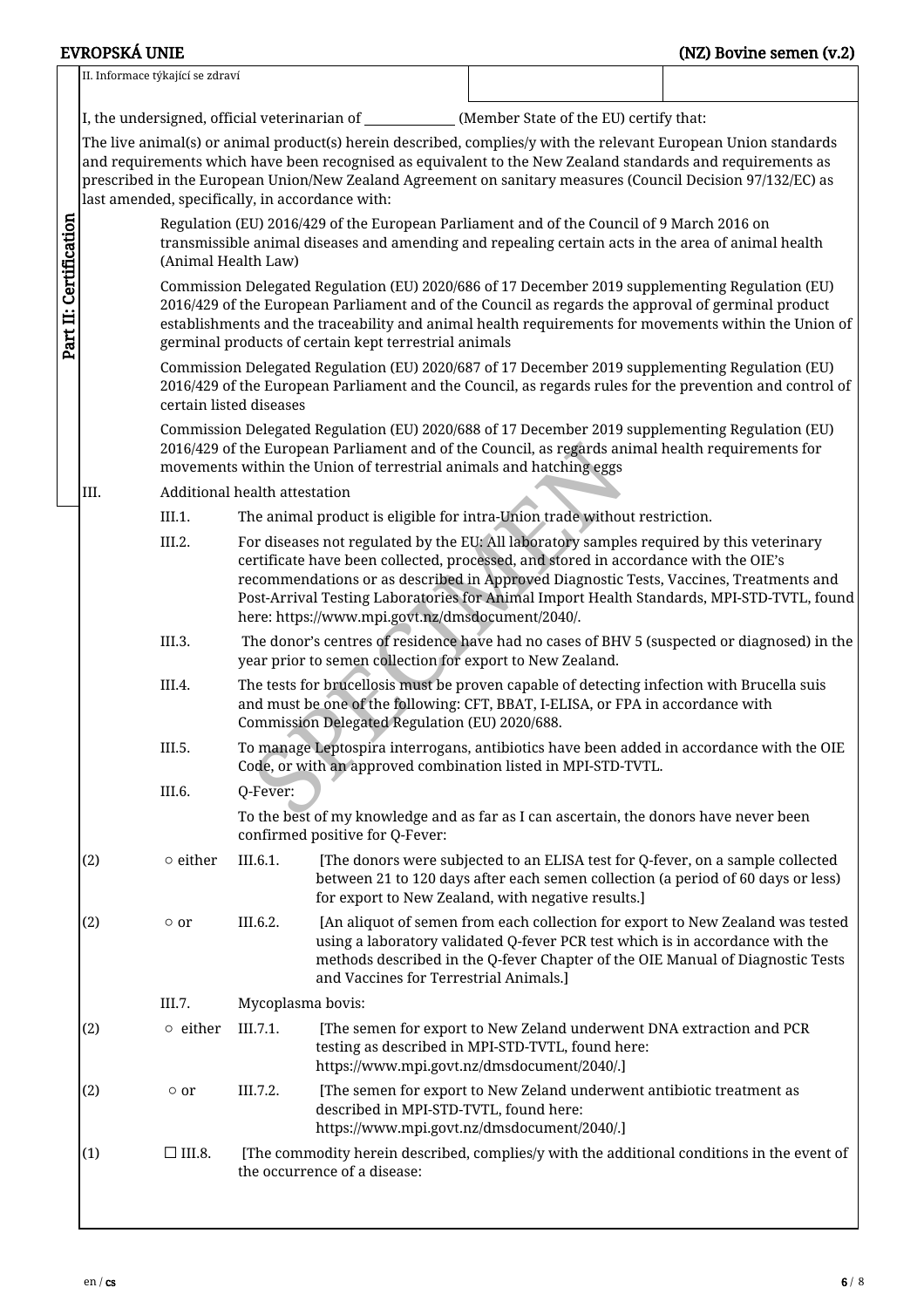|                        | EVROPSKÁ UNIE                    |                    |                                                                                                                                                                                                                                                                                                                                                                                                                                                               |                                                                       |                                                                                                                                                                                                                                                                                                                                                                                                                                                                                                                                                                                                                                                                                                                                                                                                                                                                                                                                                                                                                                                                                                                                                                                                                                                                                      | (NZ) Bovine semen (v.2)                                             |
|------------------------|----------------------------------|--------------------|---------------------------------------------------------------------------------------------------------------------------------------------------------------------------------------------------------------------------------------------------------------------------------------------------------------------------------------------------------------------------------------------------------------------------------------------------------------|-----------------------------------------------------------------------|--------------------------------------------------------------------------------------------------------------------------------------------------------------------------------------------------------------------------------------------------------------------------------------------------------------------------------------------------------------------------------------------------------------------------------------------------------------------------------------------------------------------------------------------------------------------------------------------------------------------------------------------------------------------------------------------------------------------------------------------------------------------------------------------------------------------------------------------------------------------------------------------------------------------------------------------------------------------------------------------------------------------------------------------------------------------------------------------------------------------------------------------------------------------------------------------------------------------------------------------------------------------------------------|---------------------------------------------------------------------|
|                        | II. Informace týkající se zdraví |                    |                                                                                                                                                                                                                                                                                                                                                                                                                                                               |                                                                       |                                                                                                                                                                                                                                                                                                                                                                                                                                                                                                                                                                                                                                                                                                                                                                                                                                                                                                                                                                                                                                                                                                                                                                                                                                                                                      |                                                                     |
|                        |                                  | III.8.1.           |                                                                                                                                                                                                                                                                                                                                                                                                                                                               |                                                                       | The commodity herein described was kept separate from all other commodities<br>that did not meet the requirements during all stages of production, storage and<br>transport and all necessary precautions were taken to prevent contamination of<br>the commodity with any potential source of the relevant virus.                                                                                                                                                                                                                                                                                                                                                                                                                                                                                                                                                                                                                                                                                                                                                                                                                                                                                                                                                                   |                                                                     |
|                        | (1)                              | $\Box$ III.8.2.    |                                                                                                                                                                                                                                                                                                                                                                                                                                                               | [Foot and Mouth Disease:                                              |                                                                                                                                                                                                                                                                                                                                                                                                                                                                                                                                                                                                                                                                                                                                                                                                                                                                                                                                                                                                                                                                                                                                                                                                                                                                                      |                                                                     |
| Part II: Certification | (2)                              | $\circ$ either     | III.8.2.1.                                                                                                                                                                                                                                                                                                                                                                                                                                                    |                                                                       | [The semen herein described was derived from donor animals<br>been added in last the 30 days before collection and FMD has not<br>occurred within 10 kilometres for 30 days before and after<br>collection, and which showed no clinical sign of FMD on the day of<br>collection, have not been vaccinated against FMD and were<br>subjected, not less than 21 days after collection of the semen, to a<br>tests for antibodies against FMD virus, with negative results and no<br>other animals present in the semen collection centre has been<br>vaccinated against FMD. Additionally, the semen was collected from<br>a semen collection centre not located within a protection or<br>surveillance zone and any semen collected within a protection and<br>surveillance zone has been clearly identified and detained under<br>official supervision; and the semen collected, was further processed<br>and stored in conformity with the provisions of Chapter 4.5 or<br>Chapter 4.6 of the OIE Terrestrial Animal Health Code as relevant<br>and was further stored in the country of origin for a period of at<br>least one month following collection, and during this period no<br>animal on the establishment where the donor animals were kept<br>showed any sign of FMD.] | which were kept in a semen collection centre where no animals have  |
|                        | (2)                              | $\circ$ or         | III.8.2.2.                                                                                                                                                                                                                                                                                                                                                                                                                                                    |                                                                       | least 21 days before the estimated date of earliest infection with the<br>foot-and-mouth disease virus on a holding in the protection and<br>surveillance zone; and any semen collected after the date of earliest<br>infection has been stored separately and was only released after all<br>the measures relating to the outbreak of FMD have been removed;<br>and all animals accommodated in the semen collection centre have<br>undergone a clinical examination and samples taken have been<br>subjected to a serological test to substantiate the absence of infection<br>in the centre concerned; and the donor animals have been subjected<br>with negative result to a serological test for the detection of<br>antibodies against the FMD virus on a sample taken not earlier than<br>28 days after the collection of the semen]]                                                                                                                                                                                                                                                                                                                                                                                                                                         | [The semen herein described has been collected and stored frozen at |
|                        | (1)                              | $\square$ III.8.3. |                                                                                                                                                                                                                                                                                                                                                                                                                                                               | [Lumpy Skin Disease:                                                  |                                                                                                                                                                                                                                                                                                                                                                                                                                                                                                                                                                                                                                                                                                                                                                                                                                                                                                                                                                                                                                                                                                                                                                                                                                                                                      |                                                                     |
|                        | III.8.3.1.                       |                    | The semen herein described was derived from donor animals that<br>showed no clinical sign of LSD on the day of collection of the semen<br>and for the following 28 days; and the animals were kept in the<br>exporting country for the 28 days prior to collection, in a semen<br>that period, and the centre was not situated in either a LSD infected<br>zone or buffer zone and any semen from buffer zone has been<br>clearly identified and controlled.] | collection centre where no case of LSD was officially reported during |                                                                                                                                                                                                                                                                                                                                                                                                                                                                                                                                                                                                                                                                                                                                                                                                                                                                                                                                                                                                                                                                                                                                                                                                                                                                                      |                                                                     |
|                        | (1)                              | $\Box$ III.8.4.    | [Rift Valley Fever:                                                                                                                                                                                                                                                                                                                                                                                                                                           |                                                                       |                                                                                                                                                                                                                                                                                                                                                                                                                                                                                                                                                                                                                                                                                                                                                                                                                                                                                                                                                                                                                                                                                                                                                                                                                                                                                      |                                                                     |
|                        |                                  |                    | III.8.4.1.                                                                                                                                                                                                                                                                                                                                                                                                                                                    |                                                                       | The donor must not show any clinical signs of RVF within the period<br>from 14 days prior to and 14 days following germplasm collection;                                                                                                                                                                                                                                                                                                                                                                                                                                                                                                                                                                                                                                                                                                                                                                                                                                                                                                                                                                                                                                                                                                                                             |                                                                     |
|                        |                                  | (2)                | $\circ$ either                                                                                                                                                                                                                                                                                                                                                                                                                                                | And<br>III.8.4.1.1.                                                   | [The donor must be vaccinated against RVF in<br>accordance with MPI-STD-TVTL at least 14 days prior to<br>collection.]                                                                                                                                                                                                                                                                                                                                                                                                                                                                                                                                                                                                                                                                                                                                                                                                                                                                                                                                                                                                                                                                                                                                                               |                                                                     |
|                        |                                  | (2)                | $\circ$ or                                                                                                                                                                                                                                                                                                                                                                                                                                                    | III.8.4.1.2.                                                          | [The donor must be demonstrated to be seropositive on                                                                                                                                                                                                                                                                                                                                                                                                                                                                                                                                                                                                                                                                                                                                                                                                                                                                                                                                                                                                                                                                                                                                                                                                                                | the day of collection using a test listed in MPI-STD-TVTL.]         |